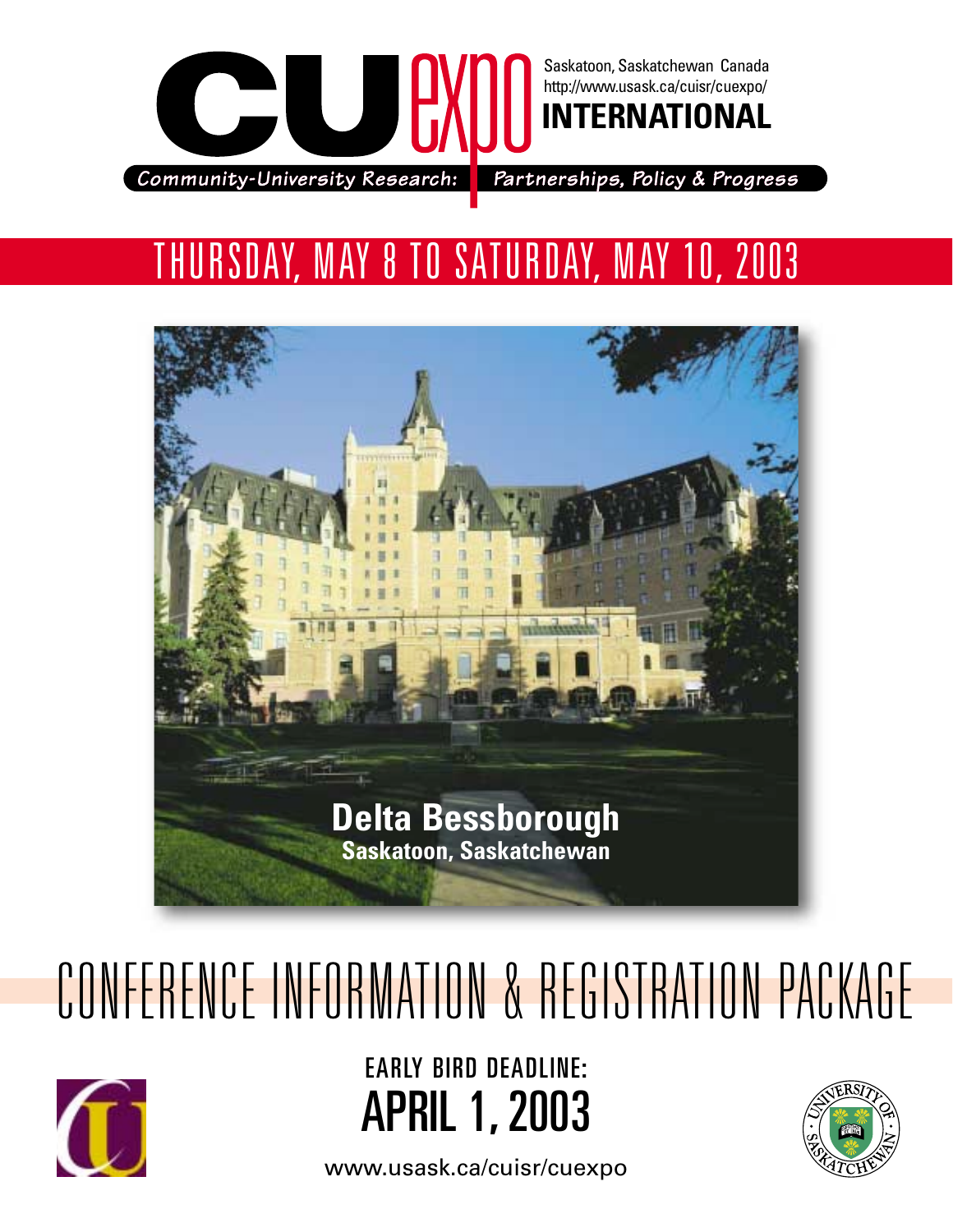## **THE CONFERENCE**

Partnerships among universities, community organizations, governments, and the private sector are growing. These partnerships spur the development of new knowledge and capabilities in key areas, sharpen research priorities, provide new training opportunities and reinforce the development capacity of Canadian communities in the midst of change.

*The conference will include over 120 papers, posters, round tables, workshops and stories. Standard conference registration also entitles you to attend all of the keynote and plenary sessions as described in the Preliminary Program, the Site Visits, Breakfasts, Luncheons and the Banquet.*

## **KEYNOTE AND PLENARY PRESENTERS**

- **Alan Bernstein** is an internationally respected researcher, mentor and scientific leader in the fields of cancer, hematopoiesis and genomics. He is currently the President of the Canadian Institutes of Health Research (CIHR).
- **Armand Carrière** is the Deputy Director of the Office of University Partnerships (OUP) at the U.S. Department of Housing and Urban Development (HUD). Mr. Carrière joined the office of University Partnerships (OUP) in 1998 as a Grants Management Specialist. Mr. Carrière came to OUP from the HUD Training Academy where he helped develop HUD's national Community Builders training program
- **William Coderre** has had a career in industrial and government research organizations, in research, in management, in policy development and in diplomacy. Currently he is the Director of Corporate Development at the Natural Sciences and Engineering Research Council (NSERC).
- **Dr. Michael Gurstein** is currently a Visiting Professor in the School of Management at the New Jersey Institute of Technology and a Principal with Michael Gurstein & Associates, Vancouver BC specializing in community based technology applications.
- **David Gauthier** is a professor of Geography and Executive Director of the Canadian Plains Research Centre (CPRC), University of Regina. He also founded the Centre for GIS and assisted in establishing the Prairie Adaptation Research Collaborative (PARC) at the U. of Regina.
- **George E. Lafond** is currently Special Advisor to the President on Aboriginal Initiatives at the University of Saskatchewan. Before his appointment to the President's office, Mr. Lafond was the Tribal Leader of the Saskatoon Tribal Council from 1995- 2002 and also acted as president of the Canada Council for Aboriginal Business in [Toronto. He served as policy advisor to the federal ministry of Indian Affairs and](http://www.usask.ca/cuisr/cuexpo/CUExpo_speaker_bios.pdf) continues to be involved with local Aboriginal communities around Saskatoon.
- **Steven Lewis** is a partner in Access Consulting Ltd. and the former CEO of both the Saskatchewan Health Services Utilization and Research Commission and the Saskatchewan Health Board.
- **Stephen Lewis** is currently the UN Special Envoy for HIV/AIDS in Africa and has had extensive experience as a politician, diplomat and humanitarian. Known formerly as Deputy Executive Director of UNICEF, Canada's ambassador the United Nations and a prominent labour relations arbitrator, Lewis is a respected advisor and commentator on public issues.
- **Jonathan Lomas** is Executive Director of the Canadian Health Services Research Foundation, a national organization dedicated to improving the relevance and use of health services research for decision-makers in the health sector.
- **Peter McCann**, president of Aq-West Biotech Inc., has an extensive business background in agri-science-based companies. He is a strong proponent of Saskatoon's biotech cluster and encourages companies to relocate, expand, or start up in Saskatoon. A long-time member of the Saskatoon City Council, Peter also serves as a Director of various groups including the Biotechnology Human Resource Council (BHRC), the Canadian Agri-food Marketing Council (CAMC), and the Saskatoon Regional Economic Development Authority (SREDA).

## **WHERE TO STAY**

A grand castle that stands tall on the banks of the South Saskatchewan River, a magical place from a past era, it is Saskatoon's crowning jewel. A historical landmark, Delta Bessborough's regal stature dominates Saskatoon's downtown. Its presence is enhanced by an Elizabeth terrace and five acres of gardens, beyond which the river flows.

Please call early and indicate that you are booking for "CUexpo" to receive the special conference accommodation rate.

#### *PURPOSE AND GOALS*

- Build capacity of universities, community organizations, government, and business to start and maintain effective partnerships.
- Foster community applications of research.
- Contribute to the program and policy agendas for governments, granting agencies, community organizations, business, and universities.

#### *WHO SHOULD PARTICIPATE?*

Participants include representatives of community, government and business organizations, citizen groups, foundations, students, faculty and senior University administrators. We expect up to 500 participants.

- **Ovide Mercredi**, a Cree, lawyer, negotiator, author, lecturer in Native Studies, and activist on behalf of First Nations in Canada. He was first elected National Chief of the Assembly of First Nations in 1991, and went on to serve two terms as National Chief, completing his term in 1997.
- **John O'Neil** is currently a Professor and Director of the Centre for Aboriginal Health Research and Head of the Department of Community Health Sciences at the University of Manitoba. He also chairs the Advisory Board of the Institute for Aboriginal People's Health at the Canadian Institutes for Health Research and is a CIHR Senior Investigator.
- **Judy Rebick** is currently the first CAW-Sam Gindin Chair in Social Justice and Democracy at Ryerson University. She is also former President of the National Action Committee on the Status of Women and has been working as a TV host, columnist, and author.
- *Marc Renaud* has been President of the Social Sciences and Humanities Research Council since 1997. In addition to serving on the boards for the Canadian Foundation for Innovation and the Canadian Health Services Research Foundation, he also serves on various committees for the Networks of Centres of Excellence, the Interim Governing Council of CIHR and the Canada Research Chairs Program.
- **Penelope Rowe** is CEO of the Community Services Council Newfoundland and Labrador and Director of the Values Added Community University Research Alliance. She is vice president of SSHRC, a member of the national Voluntary Sector Leadership Forum and part of a consortium undertaking a national survey on nonprofit and voluntary organizations.
- **Victor Rubin** is Director of Research at PolicyLink, a national organization dedicated to advancing policies for social and economic equity. In 1999-2000, he was Director of the Office of University Partnerships in the U.S. Department of Housing and Urban Development.
- **Bill Thomlinson** is Director of the Canadian Light Source Synchrotron facility in Saskatoon, Saskatchewan. He is the former Head of the Medical Research Group at the European Synchrotron Radiation Facility (ESRF) in Grenoble, France. Prior to joining the ESRF, he was from 1979 through 1998 a member of the scientific staff and management group at the National Synchrotron Light Source, Brookhaven National Laboratory, in Upton, New York, ultimately serving as Associate Chair for Environment, Safety and Health.
- **Judge Mary Ellen Turpel-Lafond** is a lawyer, Saskatchewan Provincial Court Justice and a member of the Muskeg Lake Cree Nation. She has law degrees from Osgoode Hall, Cambridge and Harvard and has taught law at Dalhousie, Toronto and Notre Dame. Judge Lafond has worked for many years to build bridges between Aboriginal and non-Aboriginal peoples.
- **Bruce Waygood** is the current University Co-ordinator of Health Research and professor of biochemistry at the University of Saskatchewan. He informs health researchers at both Saskatchewan universities of funding opportunities, encourages applications and promotes collaborations among researchers from a broad range of health-related areas. Waygood has also served on numerous university committees and has been active in Saskatoon community affairs.

601 Spadina Crescent East, Saskatoon, Saskatchewan S7K 3G8 Tel: (306) 244-5521 Fax: (306) 653-2458 Toll Free: 1-877-814-7706 [deltanet@deltahotels.com](mailto:deltanet@hdeltahotels.com)

*For more information on what to do in Saskatoon, visit [www.tourismsaskatoon.com](http://tourismsaskatoon.com)*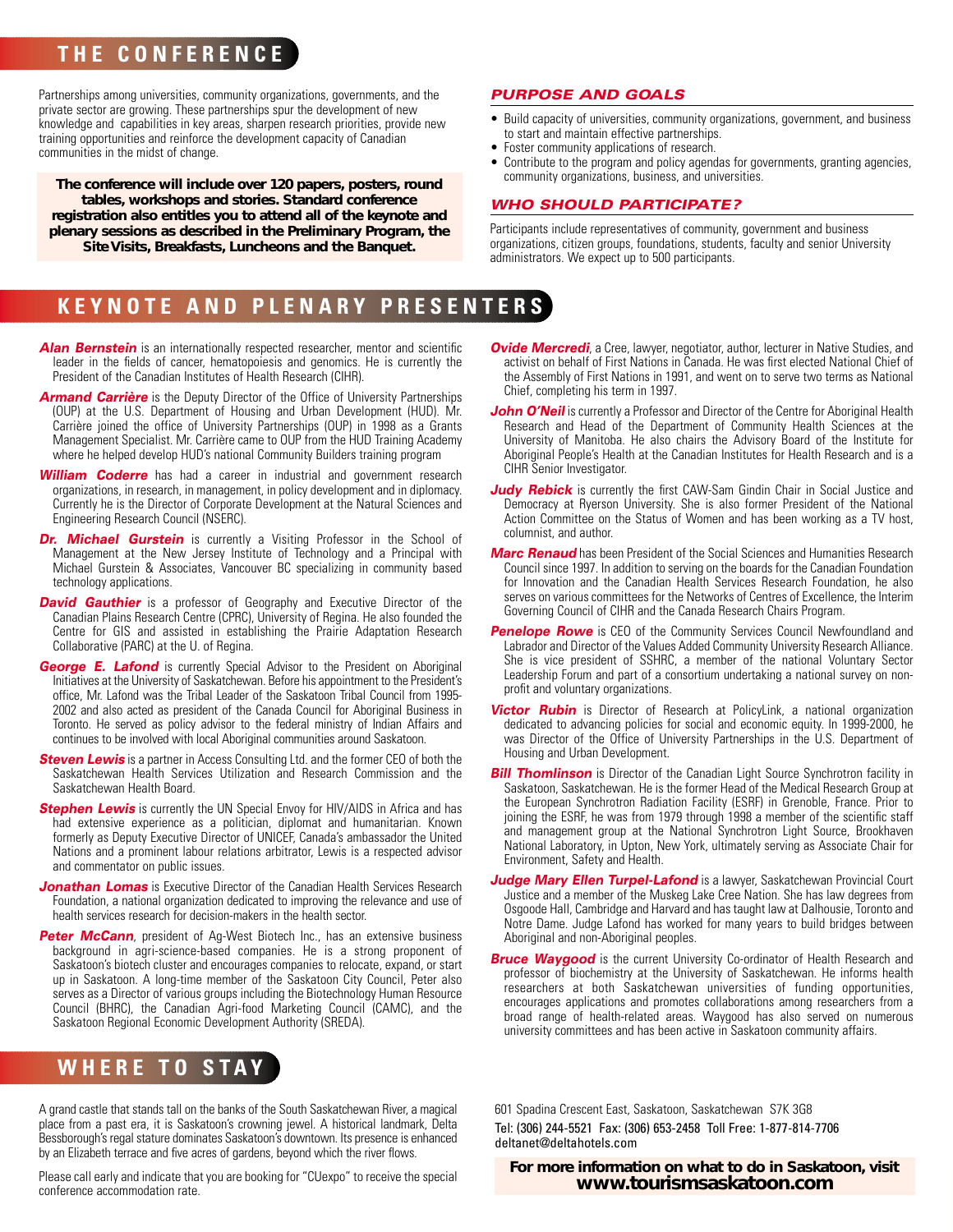## **CUEXPO 2003 PRELIMINARY PROGRAM**

#### *WEDNESDAY, MAY 7*

#### **7:00 p.m.**

#### **Registration & Welcome Reception**

Delta Bessborough Hotel

#### *THURSDAY, MAY 8*

#### *8:30 - 10:15 a.m.*

#### **Continental Breakfast and Greetings**

*A1:* **Opening Keynote Address:** Ovide Mercredi

*"A Day of Enlightenment: When Universities and Funders [Collaborate with Communities on Research, Education and Training](http://www.usask.ca/cuisr/cuexpo/CUExpoProgram.pdf) that Communities Need, Want and Lead"*

#### *10:15 - 10:30 a.m.*

Morning Break

#### *10:30 - 12:00 noon*

#### **Concurrent Sessions:** Community University Partnerships

- *A2:* Partnerships for Youth
- *A3:* Local and International Partnerships
- *A4:* Partnerships Across Sectors
- *A5:* Community Quality of Life
- *A6 A9:* Roundtable Sessions and Workshops
- *A10:* Poster Presentations

#### *12:00 - 1:30 p.m.*

*A11:* **Luncheon and Plenary Panel:** The Importance of Culture and Geography in Community University Research *Plenary Speakers:* David Gauthier,George Lafond, John O'Neil

#### *1:30 - 5:00 p.m.*

Site Visits

#### *FRIDAY, MAY 9*

#### *8:00 - 9:30 a.m.*

B1: **Continental Breakfast and Plenary Panel:** Tools and Challenges to Community University Research

*Plenary Speakers:* Armand Carrière, Victor Rubin, Mary Ellen Turpel-Lafond

#### *9:30 - 9:45 a.m.*

#### Morning Break

#### *9:45 - 11:15 p.m.*

#### **Concurrent Sessions:** Tools/Barriers I

- *B2:* Learning from Diverse Partnerships
- *B3:* Community Laboratories
- *B4:* Research Cycles in the Community
- *B5:* Challenges in Collaboration
- *B6 B10:* Roundtable Sesions and Workshops
- *B11:* Poster Presentations

#### *11:15 - 12:30 p.m.*

#### *B12:* **Luncheon Speaker:** Judy Rebick

*"Coming Down from the Ivory Tower: Opening Up the University"*

#### *12:30 - 2:00 p.m.*

- **Concurrent Sessions:** Culture/Geography
- *B13:* Partnerships Through Arts and Culture
- *B14:* Cultural Sensitivity
- *B15:* Metaphors, Traditions and History
- *B16 B21:* Roundtable Sessions and Workshops

#### *2:00 - 2:15 p.m.*

#### Afternoon Break

#### *2:15 - 3:45 p.m.*

#### **Concurrent Sessions:** Tools/Barriers II

- *B22:* Models for Cross-Cultural Research
- *B23:* Expanding Research Boundaries
- *B24:* Trends in Community Ethics
- *B25:* Tools for Community-Based Research
- *B26:* Partnership Models for Research and Application
- *B27 B30:* Roundtable Sessions and Workshops

#### *3:45 - 5:00 p.m.*

B31: **Plenary Panel:** Perspectives from the Funders *Plenary Speakers:* Alan Bernstein, William Coderre, Jonathan Lomas, Marc Renaud

#### **Evening Reception and Banquet**

Location: Western Development Museum (included with Standard Registration)

#### *SATURDAY, MAY 10*

#### *8:30 - 10:00 a.m.*

#### *C1:* **Continental Breakfast and Plenary Panel:** Defining and Assessing Outcomes of Partnerships *Plenary Speakers:* Steven Lewis, Penelope Rowe, Dr. Michael Gurstein

#### *10:00 - 10:30 a.m.*

Morning Break

#### *10:30 - 12:00 noon*

- **Concurrent Sessions:** Outcomes/Policy
- *C2:* Impacts on Programs and Individuals
- *C3:* Measuring Outcomes and Infrastructure Requirements
- *C4:* Assessing Effectiveness and Decision-making Processes
- *C5:* Intended and Unintended Outcomes
- *C6:* Policy Outcomes
- *C7:* Participation and Qualitative Assessment
- *C8 C10:* Roundtable Sessions and Workshops
- *C11:* Poster Presentations

#### *12:00 - 1:30 p.m.*

#### *C12:* **Luncheon Closing Keynote Address:** Stephen Lewis "*Universities in the World of Change:Global Issues – Local Impact"*

#### *1:30 - 1:45 p.m.*

Break

#### *1:45 - 3:15 p.m.*

#### *C13:* **Plenary Panel:** Science, Perceptions and Society

*Plenary Speakers:* Peter McCann, Bill Thomlinson, Bruce Waygood

*[For more program details, including titles of individual presentations,](http://www.usask.ca/cuisr/cuexpo/index.html) please visit our website at www.usask.ca/cuisr/cuexpo*